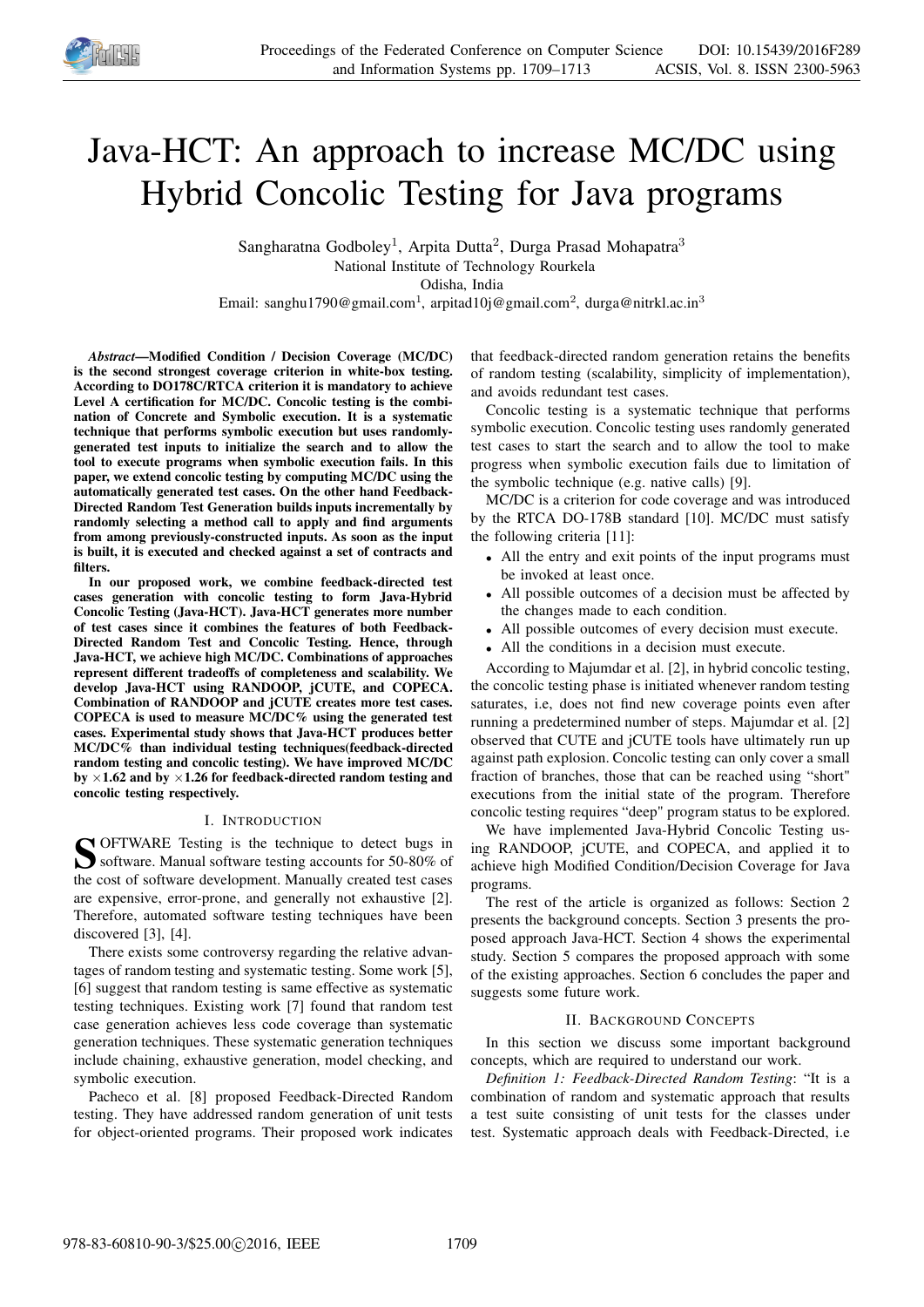There is a tool available for Feedback-Directed Random Testing called RANDOOP<sup>1</sup>. RANDOOP stands for Random Tester for object-Oriented Programs. It is a fully automatic tool and requires no input from the user, and scales to realize applications with hundreds of classes.

*Definition 2: Concolic Testing*: "Concolic testing is defined as a variant of symbolic execution where symbolic execution is run simultaneously with concrete executions, i.e., the program is simultaneously executed on concrete and symbolic values, and symbolic constraints generated along the path are simplified using the corresponding concrete values. The symbolic constraints are then used to incrementally generate test inputs for better coverage by combining symbolic constraints for a prefix of the path with the negation of a conditional taken by the execution [9], [15]."

 $JCUTE<sup>2</sup>$  is a Java concolic unit test engine based on concolic testing to execute Java programs.

*Definition 3: Java-HCT*: "Java-Hybrid Concolic Testing is the combination of Feedback-Directed Random Testing and Concolic testing for Java programs to result high MC/DC coverage."

Java-HCT is implemented using RANDOOP, jCUTE, and COPECA. RANDOOP and jCUTE are open source testing tools and used performing Random testing and Concolic testing respectively. We have developed the tool COPECA (COverage PErcentage CAlculator), which is plugged into RANDOOP and jCUTE to measure MC/DC%, using the generated test cases. COPECA is based on Extended Truth Table.

*Definition 4: Modified Decision / Condition Coverage*: "MC/DC is some kind of Predicate Coverage technique, where condition is a leaf level Boolean expression and decision controls the program flow. MC/DC% is defined as the total number of independently affected conditions (I) out of total conditions (C) present in a program [11] mathematically."

$$
MCDC\% = \frac{|I|}{|C|} * 100\%
$$
 (1)

# III. PROPOSED APPROACH: JAVA-HCT

In this section, we discuss the detailed and algorithmic description of Java-HCT followed by the proposed steps of the technique.

# *A. Overview*

Our proposed technique Java-HCT consists of seven modules. These are i) Syntax\_Converter, ii) RANDOOP, iii) jCUTE, iv) TCs Extractor, v) TCs Combiner, vi) TCs Minimizer, and vii) COPECA. These modules are shown in Fig. 1. Java-HCT accepts a Java program and produces MC/DC%.

<sup>1</sup>https://github.com/randoop/randoop-eclipse-plugin

| SI.             | Program                 | <b>LOC</b>      | $#$ of          | $#$ of         | $#$ of                  |  |
|-----------------|-------------------------|-----------------|-----------------|----------------|-------------------------|--|
| No.             | Name                    |                 | Predicates      | Conditions     | Variables               |  |
| 1               | <b>SwitchTest</b>       | 84              | 1               | $\overline{2}$ | 2                       |  |
| $\overline{2}$  | StringBuffer            | 1369            | 5               | 10             | 3                       |  |
| $\overline{3}$  | <b>ScopeCheck</b>       | 148             | $\overline{8}$  | 18             | $\overline{8}$          |  |
| $\overline{4}$  | MyQuickSort             | 87              | 1               | $\overline{2}$ | $\overline{3}$          |  |
| 5               | MathCall1               | 190             | 13              | 26             | 4                       |  |
| 6               | MyInsertionSort         | 70              | $\overline{2}$  | 6              | 4                       |  |
| 7               | Condition               | 60              | $\overline{4}$  | 9              | 3                       |  |
| 8               | FruitSales              | 267             | 23              | 69             | 4                       |  |
| 9               | <b>InsertionSort</b>    | 163             | 7               | 14             | 6                       |  |
| 10              | Comparison1             | 128             | 17              | 43             | 4                       |  |
| 11              | DSort1                  | 136             | 10              | 20             | $\overline{2}$          |  |
| 12              | <b>GradeCalculation</b> | 103             | $\overline{6}$  | 12             | ī                       |  |
| 13              | MarketSales1            | 179             | 8               | 17             | $\overline{4}$          |  |
| 14              | FruitBasket1            | 209             | $\overline{12}$ | 38             | $\overline{2}$          |  |
| 15              | <b>BSTree</b>           | 307             | 6               | 13             | 3                       |  |
| 16              | SwitchTest2             | 104             | $\overline{6}$  | 16             | 5                       |  |
| $\overline{17}$ | <b>AssertTest</b>       | 75              | $\overline{3}$  | 7              | 3                       |  |
| 18              | <b>BubbleSort</b>       | 142             | 6               | 14             | 7                       |  |
| 19              | DSort_BST               | 305             | 3               | 7              | 3                       |  |
| 20              | CAssume                 | 63              | $\overline{3}$  | 7              | $\overline{3}$          |  |
| 21              | Demol                   | 76              | 3               | 8              | $\overline{2}$          |  |
| 22              | MarketSales2            | 230             | 24              | 49             | 7                       |  |
| 23              | MathCall2               | 160             | 7               | 14             | 4                       |  |
| 24              | Selection_Sort          | 163             | 7               | 14             | $\overline{6}$          |  |
| 25              | Sorting_algo            | 336             | 25              | 50             | 9                       |  |
| 26              | SwitchTest3             | 80              | $\overline{2}$  | $\overline{2}$ | 1                       |  |
| 27              | StringBuffer1           | 485             | 5               | 15             | 4                       |  |
| 28              | <b>StudentGrades</b>    | 67              | 5               | 10             | ī                       |  |
| 29              | <b>Testy</b>            | 53              | $\overline{3}$  | $\overline{6}$ | 1                       |  |
| 30              | Weight                  | 39              | 1               | $\overline{3}$ | $\overline{3}$          |  |
| 31              | Weight_Exp1             | 114             | 10              | 22             | 3                       |  |
| 32              | Weight_Exp2             | 77              | 5               | 13             | $\overline{3}$          |  |
| 33              | Wildlife1               | $\overline{17}$ | 9               | 28             | $\overline{3}$          |  |
| 34              | Wildlife2               | 199             | 13              | 40             | 3                       |  |
| 35              | Zodiac                  | 104             | 18              | 84             | 10                      |  |
| 36              | WBS                     | 321             | 5               | 10             | $\overline{\mathbf{3}}$ |  |
| 37              | AssertTest2             | 91              | 7               | 21             | 7                       |  |
| 38              | HelloWorld              | 44              | $\overline{2}$  | $\overline{4}$ | $\overline{2}$          |  |
| 39              | IFExample               | 82              | $\overline{2}$  | $\overline{4}$ | $\overline{2}$          |  |
| 40              | <b>IFSample</b>         | 95              | 6               | 12             | 3                       |  |



Fig. 1. Schematic representation of Java-HCT

<sup>2</sup>http://osl.cs.illinois.edu/software/jcute/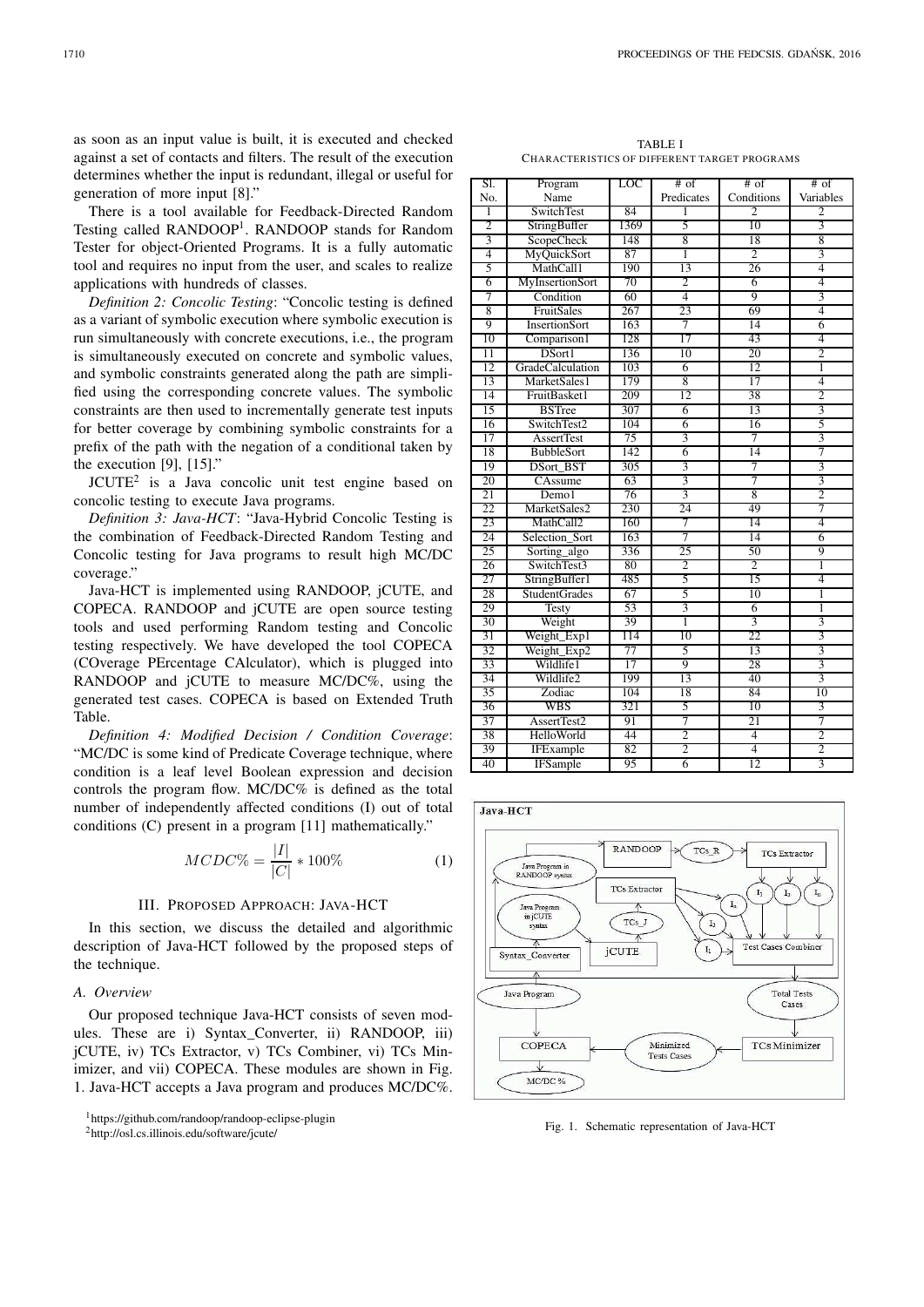Basically Java-HCT is the combination of RANDOOP and jCUTE which produce test cases combining. These tools RANDOOP and jCUTE are plugged into COPECA so that, the hybrid tool will be capable of computing MC/DC%. Our proposed technique provides deep as well as wide exploration of concolic execution.

## *B. Detailed Description*

Java-Hybrid Concolic Testing is the best combination to achieve better MC/DC, and is the hybrid combination of Feedback-Directed Random testing and Java Concolic Testing. We have inspired from the core-idea proposed by Majumdar et al.[2]. They proposed a Hybrid Concolic Testing algorithm, that interleaves random testing with concolic execution to obtain both a deep and a wide exploration of program state space. They have implemented their algorithm on top of concolic tester (CUTE) and experimented to obtain high branch coverage for two large programs;*VIM 5.7* and *Red black tree*. Similarly, we extend the work of Majumdar et al.[2] by measuring MC/DC and that too for Java programs. Majumdar et al.[2] implemented their algorithm using undirected random testing and concolic testing, whereas we propose an efficient hybrid concolic testing for Java programs i.e. Feedback-Directed Random testing with concolic testing to obtain high MC/DC.

Fig. 1 shows the proposed tool for Java-Hybrid Concolic Testing  $(Java-HCT)^3$ . Java-HCT is developed by integrating seven modules. The process starts by supplying a Java program. From Fig. 1 we can observe that, this Java program is converted into two different syntaxes using *Syntax\_converter*. Since, we supply this Java program into both RANDOOP and jCUTE, it is essential to convert the original Java program into respective tool syntaxes. Now, the Java program in RANDOOP syntax is supplied to *Random tester for Object-Oriented Programs (RANDOOP)* to generate *TCs\_R* automatically. Similarly, the Java program in jCUTE syntax is supplied to *Java Concolic Unit Testing Engine (jCUTE)* to generate *TCs\_J* automatically. Unfortunately, TCs\_R and TCs\_J are not in same syntax. Therefore, *TCs Extractor* module is uses both the test suites to extract the input values those are present in TCs\_R and TCs\_J as described in Fig. 1. Then all extracted input values are supplied to *TCs Combiner* to produce Total test cases. Since, these test cases may be redundant and useless for MC/DC, therefore we have developed *TCs Minimizer* that accepts all the input values and checks which are essential to compute MC/DC percentage and removes rest of the those non-essential test cases. Now, the minimized test cases are supplied to *COverage PErcenatge CAlculator (COPECA)*. Since, we focus to increase MC/DC percentage, so we have developed this COPECA to measaure MC/DC percentage. COPECA accepts the minimized test cases along with the original Java program to produce MC/DC%.

## *C. Algorithmic Description*

Algorithm 1 deals with the pseudocode of Java-Hybrid Concolic Testing (Java-HCT). We supply a Java program to our algorithm. Java-HCT to produce MC/DC%.

| <b>Algorithm 1 Java-HCT</b>                                 |
|-------------------------------------------------------------|
| <b>Input:</b> J (Java Program)                              |
| <b>Output:</b> MC/DC%                                       |
| 1: $J_R, J_J \leftarrow Syntax\_Converter(J)$               |
| 2: $TCs_R \leftarrow RANDOM(J_R)$                           |
| 3: $TCs\_J \leftarrow jCUTE(J_J)$                           |
| 4: $Input\_values \leftarrow TCs\_Extractor(TCs\_R,TCs\_J)$ |
| 5: $Total\_TCs \leftarrow TCs\_Combiner(Input\_values)$     |
| 6: $Minimized\_TCs \leftarrow TCs\_Minimize(Total\_TCs)$    |
| 7: $MC/DC\% \leftarrow COPECA(J, Minimized\_TCs)$           |
| 8: return $MC/DC\%$                                         |

In Line 1 of Algorithm 1, the Syntax\_Converter takes a Java program as input and produces a Java program in RANDOOP syntax  $(J_R)$  and a Java program in jCUTE syntax  $(J_J)$  as outputs. Line 2 shows the execution of RANDOOP tool. RANDOOP takes  $J_R$  as input and generates test cases  $(TCs_R)$  as output. Line 3 shows the execution of jCUTE tool.  $J_J$  as input and generates test cases  $(TCs\_J)$  from jCUTE as output. Now, these two generated test case sets  $(TCs\_R, TCs\_J)$  are forwarded to Test Cases Extractor (TCs Extractor) modules to separate each input values as presented in Line 4.

Line 5 shows the execution of Test cases Combiner (TCs Combiner). This Combiner module collects all the input values created from TCs Extractor and generate a single set called Total Test Cases (Total TCs). Line 6 shows minimization of the test cases generated through Test Cases Minimizer (TCs Minimizer). This module produces the Minimized Test Cases (Minimized TCs).

Line 7 deals with the computation of MC/DC% through COPECA. COPECA takes the original Java program along with the Minimized TCs as input. Line 8 returns the final MC/DC% as output.

#### IV. EXPERIMENTAL STUDY

In this section we discuss our experimental setup, the result analysis, and threats to validity.

## *A. Setup*

The experimental programs are ran on a computer system with 4GB of memory (RAM) Intel(R) Core(TM)i5 CPU 650 @ 3.20 GHz 3.19 GHz and 32-bit operating system.

#### *B. Result Analysis*

Table I deals with the characteristics of forty input Java programs. Column 3 shows the size of programs in Lines of codes (LOCs). Columns 4,5,6, show the Predicates, Conditions, and Variables respectively.

Table II presents the generated test cases and MC/DC% for RANDOOP, jCUTE, and Java-HCT. Column 3 shows the

<sup>3</sup>https://sourceforge.net/projects/java-hct/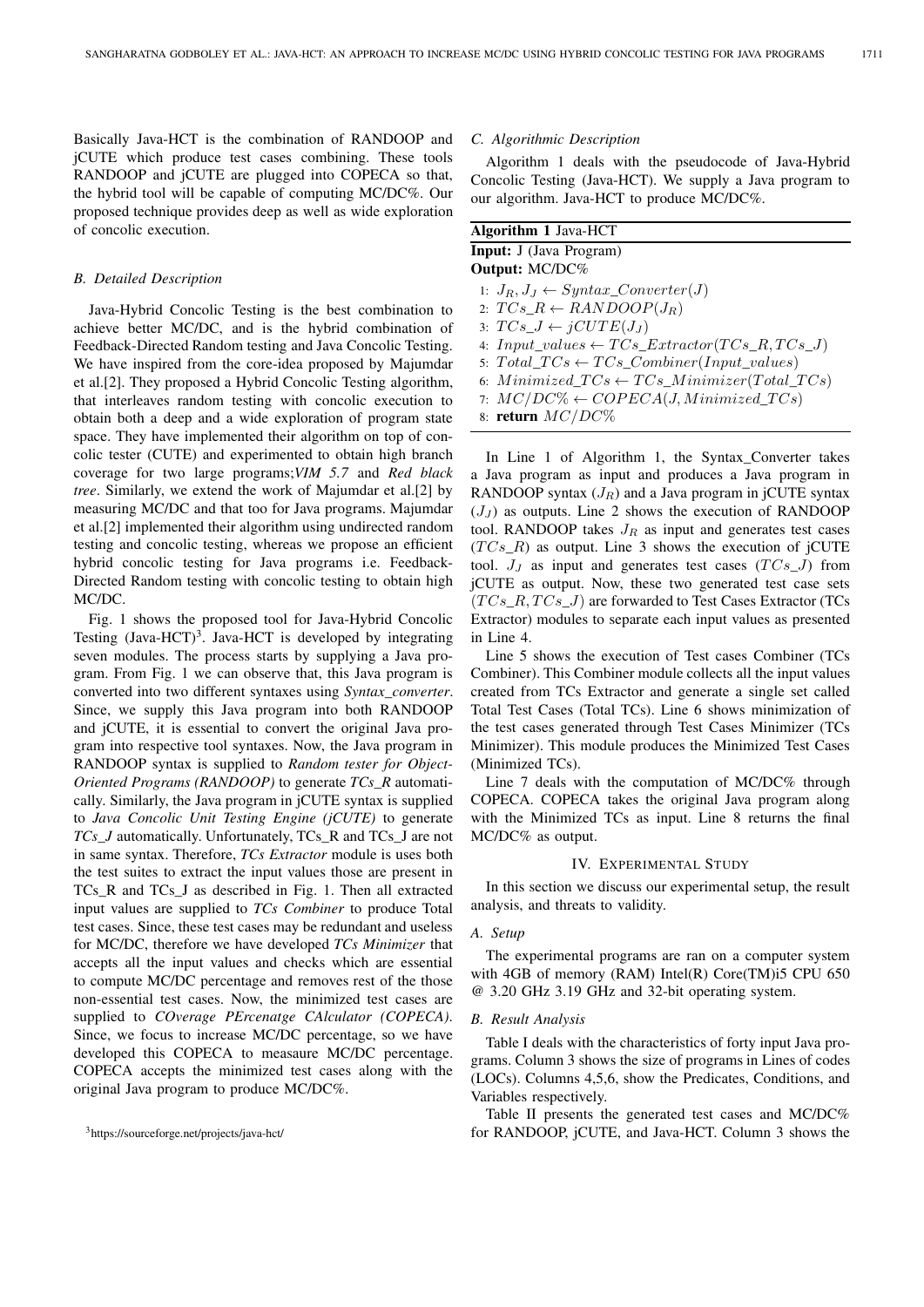| Sl. No.         | Program Name            | <b>RANDOOP TCs</b> | <b>iCUTE TCs</b> | Total TCs       | Minimized TCs   | $MC/DC$ 1%      | $MC/DC$ 2% | $MC/DC$ 3% | Inc 1        | Inc 2           |
|-----------------|-------------------------|--------------------|------------------|-----------------|-----------------|-----------------|------------|------------|--------------|-----------------|
|                 | SwitchTest              | 20                 | 8                | 28              | $\overline{4}$  | 50              | 50         | 100        | 50           | 50              |
| 2               | StringBuffer            | 12                 | 9                | 21              | 20              | 40              | 50         | 80         | 40           | 30              |
| $\overline{3}$  | <b>ScopeCheck</b>       | 20                 | 25               | 45              | 30              | 77.77           | 83.33      | 100        | 23.23        | 16.67           |
| 4               | MyQuickSort             | 5                  | 5                | $\overline{10}$ | $\overline{3}$  | 100             | 100        | 100        | $\Omega$     | $\Omega$        |
| 5               | MathCall1               | 70                 | 10               | 80              | 45              | 16.66           | 46.15      | 69.23      | 52.57        | 23.08           |
| 6               | <b>MyInsertionSort</b>  | 13                 | 6                | 19              | $\overline{11}$ | $\overline{0}$  | 50         | 83.33      | 83.33        | 33.33           |
| 7               | Condition               | 26                 | 7                | 33              | 15              | 44.44           | 66.67      | 88.88      | 44.44        | 22.21           |
| 8               | FruitSales              | 114                | 12               | 126             | 112             | 31.88           | 42.02      | 56.52      | 24.64        | 14.5            |
| 9               | InsertionSort           | 28                 | 10               | 38              | 20              | 71.42           | 78.57      | 85.71      | 14.29        | 7.14            |
| 10              | Comparison1             | 93                 | 27               | 120             | 81              | 27.90           | 41.86      | 58.13      | 30.23        | 16.27           |
| $\overline{11}$ | DSort1                  | 39                 | 4                | 43              | 28              | 50              | 75         | 85         | 35           | 10              |
| 12              | <b>GradeCalculation</b> | 23                 | 5                | 28              | 18              | 33.33           | 50         | 75         | 16.7         | 25              |
| 13              | MarketSales1            | 43                 | 8                | $\overline{51}$ | 23              | 52.94           | 64.70      | 88.23      | 35.29        | 23.53           |
| 14              | FruitBasket1            | 271                | 8                | 279             | 59              | 39.47           | 50         | 60.52      | 21.05        | 10.52           |
| 15              | <b>BSTree</b>           | 86                 | 5                | 91              | 24              | 23.07           | 69.23      | 84.61      | 61.54        | 15.38           |
| 16              | SwitchTest2             | 29                 | 14               | 42              | 30              | 12.5            | 18.75      | 31.25      | 18.75        | 12.5            |
| 17              | <b>AssertTest</b>       | 31                 | 7                | 38              | 9               | 57.14           | 57.14      | 100        | 42.86        | 42.86           |
| 18              | <b>BubbleSort</b>       | 43                 | 8                | 56              | 21              | 35.71           | 42.85      | 64.28      | 28.57        | 21.43           |
| 19              | <b>DSort BST</b>        | 36                 | 8                | 44              | 9               | 42.85           | 28.57      | 57.14      | 14.29        | 28.57           |
| 20              | CAssume                 | 73                 | 6                | 79              | 10              | 71.42           | 85.71      | 100        | 28.58        | 14.29           |
| 21              | Demol                   | 44                 | $\overline{4}$   | 48              | 12              | 62.5            | 75         | 87.5       | 25           | 12.5            |
| 22              | MarketSales2            | 313                | $\overline{11}$  | 324             | 78              | 69.38           | 73.46      | 73.46      | 4.08         | $\overline{0}$  |
| 23              | MathCall2               | 38                 | $\overline{11}$  | 49              | 20              | 57.14           | 64.28      | 71.42      | 14.28        | 7.14            |
| 24              | Selection_Sort          | 53                 | 9                | 62              | 18              | 35.71           | 42.85      | 50         | 14.29        | 7.15            |
| 25              | Sorting algo            | 343                | 9                | 352             | 73              | 28              | 50         | 70         | 42           | 20              |
| 26              | SwitchTest3             | 5                  | $\overline{11}$  | 16              | $\overline{4}$  | 50              | 100        | 100        | 50           | $\overline{0}$  |
| 27              | StringBuffer1           | 15                 | 7                | 22              | 23              | 86.66           | 86.66      | 100        | 13.34        | 13.34           |
| 28              | <b>StudentGrades</b>    | 103                | 8                | 111             | 20              | 30              | 50         | 80         | 50           | 30              |
| 29              | <b>Testy</b>            | 19                 | 3                | 22              | $\overline{11}$ | 50              | 66.66      | 83.33      | 33.33        | 16.67           |
| 30              | Weight                  | 10                 | 4                | 14              | 5               | 33.33           | 33.33      | 66.66      | 33.33        | 33.33           |
| 31              | Weight Exp1             | 25                 | 10               | 35              | 33              | 95.45           | 95.45      | 95.45      | $\mathbf{0}$ | $\overline{0}$  |
| 32              | Weight Exp2             | 26                 | 8                | 34              | 18              | 100             | 100        | 100        | $\Omega$     | $\overline{0}$  |
| 33              | Wildlife1               | 40                 | 6                | 46              | 32              | 7.14            | 17.85      | 53.57      | 46.43        | 35.72           |
| 34              | Wildlife2               | 50                 | 10               | 60              | 59              | $\overline{10}$ | 40         | 50         | 40           | $\overline{10}$ |
| 35              | Zodiac                  | 190                | 63               | 253             | 131             | 5.95            | 16.66      | 27.86      | 21.91        | 11.2            |
| 36              | <b>WBS</b>              | 20                 | 7                | 27              | 18              | $\overline{0}$  | 20         | 30         | 30           | 10              |
| 37              | AssertTest2             | 42                 | 13               | 55              | 40              | 38.09           | 66.67      | 76.19      | 38.1         | 9.52            |
| 38              | HelloWorld              | 10                 | 5                | 15              | 5               | 100             | 100        | 100        | $\mathbf{0}$ | $\mathbf{0}$    |
| 39              | IFExample               | 12                 | 7                | 19              | 7               | 50              | 100        | 100        | 50           | $\overline{0}$  |
| 40              | <b>IFSample</b>         | 24                 | 13               | 37              | 5               | 75              | 83.33      | 100        | 25           | 16.67           |

TABLE II RESULTS ON EXECUTION OF COPECA

test cases generated by Feedback-Directed Random Tetsing. RANDOOP is the tool that generates these test cases. Column 4 presents the test cases generated by Java Concolic Unit Testing Engine (jCUTE). Column 5 shows the total test cases of RANDOOP and jCUTE. TCs Minimizer accepts these total test cases and only selects essential test cases according to MC/DC criterion. Column 6 presents the number of minimized test cases. Columns 7,8,9 deal with the MC/DC percentages achieved by RANDOOP, jCUTE, and Java-HCT respectively. These percentages are defined below:

*Definition 5: MC/DC\_1%:* This MC/DC percentage is computed through RANDOOP and COPECA.

*Definition 6: MC/DC\_2%:* This MC/DC percentage is computed through jCUTE and COPECA.

*Definition 7: MC/DC\_3%:* This MC/DC percentage is computed through RANDOOP, jCUTE and COPECA or Java-HCT.

Column 10 and 11 deal with the increase in MC/DC. Column 10 is named as Inc\_1 and shows the difference between MC/DC\_1% and MC/DC\_3% using Eq.2, whereas Column 11 named as Inc\_2 shows the difference between MC/DC\_2% and MC/DC\_3% using in Eq.3.

$$
Inc_1 = MC/DC_3\% - MC/DC_1\% \t(2)
$$

$$
Inc_2 = MC/DC_3\% - MC/DC_2\% \t(3)
$$

We have experimented forty Java programs. We computed the values of Inc\_1 and Inc\_2 for these programs which are 29.91% and 16.26% (on average) respectively. According to the observation of our experimental study, Java-HCT achieved better MC/DC by  $\times$  1.62 as compared to RANDOOP and by  $\times$  1.26 as compared to jCUTE.

#### V. COMPARISON WITH RELATED WORK

Majumdar et al. [2] presented a hybrid concolic testing for C programs. They have proposed an algorithm that interleaved random testing with concolic testing to achieve both a deep and a wide exploration of program state space. They had implemented their algorithm on top of CUTE tool and applied it to achieve better branch coverage for two large C based applications. For the same testing budget, almost they obtained  $4\times$  branch coverage and  $2\times$  branch coverage of random testing and concolic testing, respectively. We inspired from Majumdar et al. [2]'s core idea and proposed a new technique called Java-Hybrid Concolic Testing, which is implemented in Java language. Java-HCT is the combination of Feedback-Directed Random Testing and Java Concolic Testing.

Ganai et al. [12] and Ho et al. [13] proposed a technique of VLSI design validation where a combination of formal (symbolic execution or BDD based reachability) and random simulation engines were used to improve the design coverage